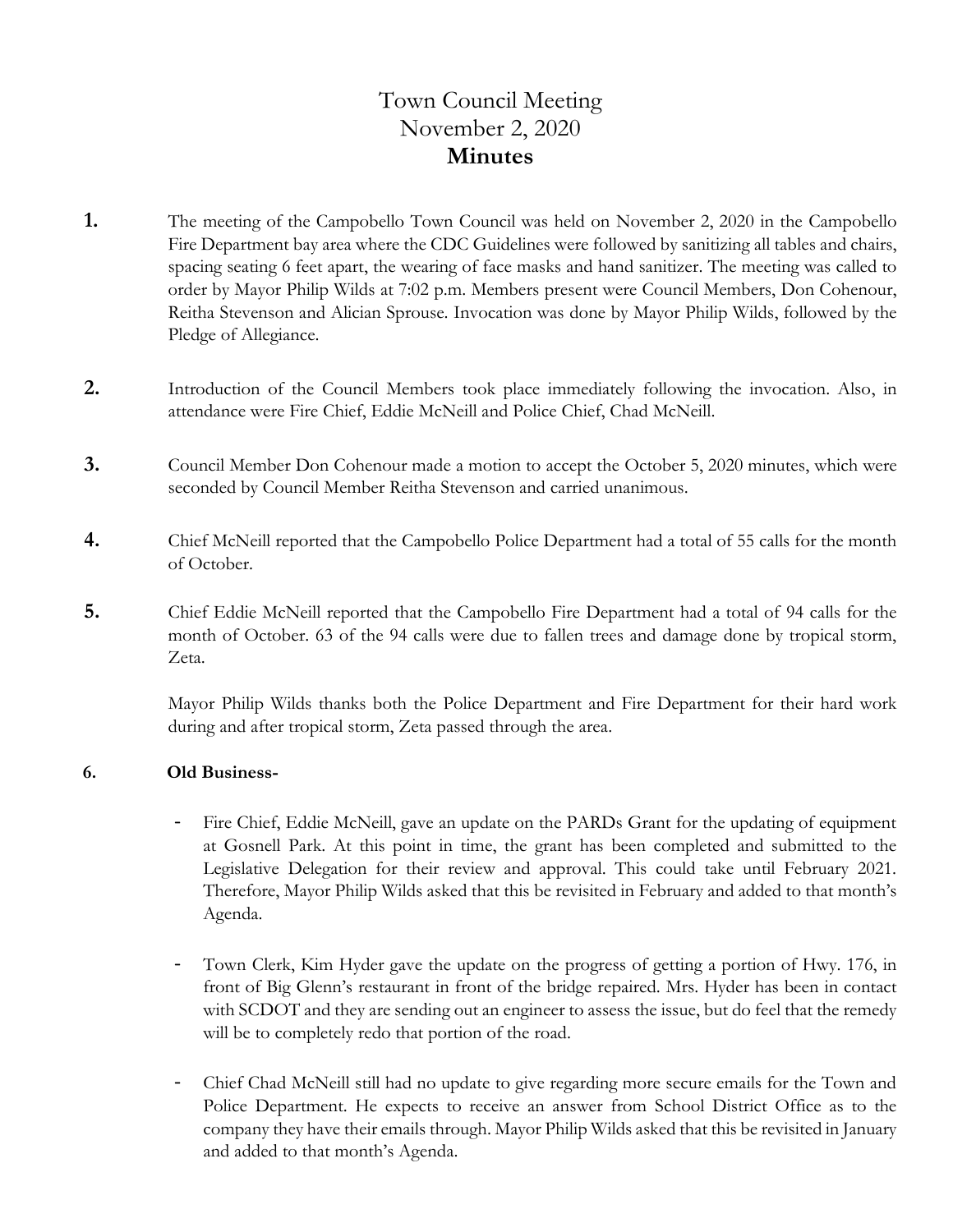#### **7. New Business-**

- Mayor Wilds asked council if they had come up with recommendations for what the hours should be at Gosnell Park. Council Member Don Cohenour responded that most parks in the area are from daylight to dark. Chief Chad McNeill was asked what his recommendation would be and he said that 8:00 a.m. until dark should suffice since no one should be using the park before 8:00 a.m. and by saying it closes at dark with coincide with when Daylight Savings time begins and ends. He also mentioned that two or three signs should be sufficient as they will be posted at the pavilion and on the gate so it is clear to all who visit the park. Motion was made by Council Member Alician Sprouse for the hours of operation of Gosnell Park to be from 8:00 a.m. until dark, which was seconded by Council Member Reitha Stevenson and carried unanimous. Mayor Wilds asked Town Clerk, Kim Hyder, to work on getting signs for the park with the new hours.
- Mayor Wilds announced that he and Council Member Jason Shamis had thoroughly discussed the request for the Town to take over the remainder of Emma Drive. Also, the cost to do so was provided by Chief Chad McNeill which consists of the following:

| (5) pieces of pipe needed for culvert under the road | \$500.00   |
|------------------------------------------------------|------------|
| Gully cost                                           | \$1,000.00 |
| (5) loads of gravel                                  | \$4,500.00 |
| Skid Steer rental                                    | \$500.00   |
| $(4)$ workers (\$100 per worker/per day)             | \$400.00   |
| Total cost:                                          | \$6,900.00 |

 Mayor Wilds added that this breakdown only reflects the initial cost to take over Emma Drive and to bring it up to code and does not include the cost to maintain the road throughout the years. Therefore, it is his recommendation that the Town should not take over the remainder of Emma Drive due to the cost and that there are other roads that are in need of repairing. Motion was made by Council Member Reitha Stevenson for the Town not to take on the remainder of Emma Drive at this time, which was seconded by Council Member Don Cohenour and carried unanimous.

- Town Clerk, Kim Hyder updated the Mayor and Council on the progress of the 2018 -2019 audit. She and Council Member Jason Shamis have been in contact with the CPA and were told that they are trying to get the audit completed in a timely manner, but this being their first year working with the Town and the fact that a lot of records for 2018 are missing is adding to the time it is taking. Also, that the Town was not set up in Quickbooks as a Governmental Entity is adding to the length of time to complete the audit as the Accountants are having to correct this on their end and will ultimately get with the Town Clerk to correct this on our end.

#### **8. Other Business-**

Fire Chief, Eddie McNeill confirmed that the Campobello Christmas Parade will take place on the first Sunday in December, which will be December  $6<sup>th</sup>$  at 3:00 p.m. However, in the best interest of everyone, the meet and greet with Santa will not take place this year. Council Member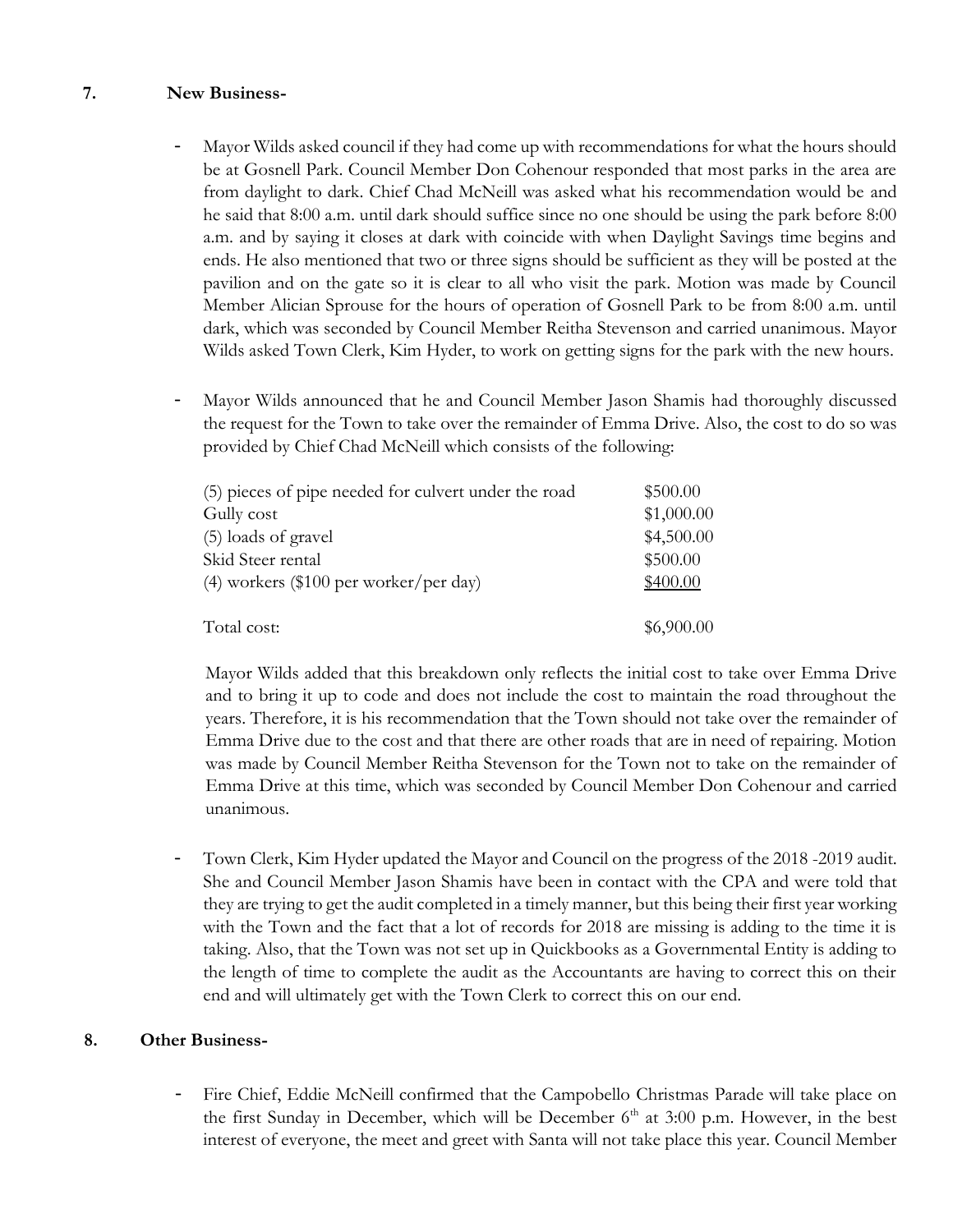Don Cohenour asked what Council would ride on in the parade, which was decided to be addressed at a later time.

- Town resident Jeanne Rist asked why the police and fire stats were not posted anywhere such as the website, and Town resident John Owenby asked what the Police Department planned to do in preparation of the outcome of the elections, such as, if riots break out. Mayor Wilds responded that the minutes from each council meeting are posted to the website, which include the total calls made by both the Police Department and Fire Department. He also suggested that Ms. Rist visit the Town's Facebook Page, as it will have the most up to date information on happenings around town because of the volume of people that can be reached via this social media outlet. As for police presence during the election, Police Chief Chad McNeill confirmed that his officers are on alert and will check in with voting precincts in the area, even though Landrum High School is not in Campobello's jurisdiction, but in Spartanburg County. He also contacted Henry Laye of the Spartanburg Voter Registration and said that if anyone feels it is unsafe for them to vote or intimidated in any way, for Mr. Laye to contact him and he will have an officer escort the individual to the voting poll. Mayor Wilds imputed that he has lived in Campobello for 10 years and believes his Town to be one of the safest in the area.
- Town resident, Jeanne Rist, also inquired as to the law on carrying guns to the voting polls. She said that she had heard an elected official announce that he was carrying his concealed weapon while speaking at an event. Mayor Wilds spoke that the elected official she was referring to what Senator Tom Corbin, but that he was allowed to carry his gun as he is also a licensed constable. As for carrying your concealed weapon to a voting precinct, it is up to the churches whether to allow this or not, but it is illegal for a gun to be on school property. Police Chief Chad McNeill confirmed this and also noted that security was up to each individual polling place, but that he was told by the County that the cut off time was 7:00 p.m. and that an official would be probably be placed behind the last person in line at that time to ensure that the polls were closed.
- Town resident, John Owenby, was also concerned at the low turnout for Campobello's Council Meetings and that an elected official who lives but a stone's throw from Town Hall doesn't even try to attend. Mayor Wilds responded that COVID-19 may be a big reason for the low attendance, but was certainly not trying to use it as an excuse. He went on to say that 350 people live in Campobello, but yet only 100 came out to vote when he was running for Mayor. Fire Chief Eddie McNeill said that at one time in Campobello's history, that a Mayor was elected with only 13 votes. Mayor Wilds said that he is trying to get town residents interested in their town by way of Facebook, the Town's website and through his newsletter. Mr. Owenby recommended that the electronic sign be reinstated and used to draw the attention of residents. Police Chief Chad McNeill said that the sign had been hit by lightning and that the cost for these types of signs run close to \$20,000. Fire Chief Eddie McNeill said that he had applied for a grant for an electronic sign and if approved, they would be 30 days from getting a sign.
- Town resident Joann Treacy asked when she would get a street sign for Emma Drive. Police Chief Chad McNeill said that the sign had been ordered, but that the County had misspelled the name of the street and they were correcting the sign and that it should be ready by the end of this week.
- Council Member Don Cohenour reported on at least three potholes on Hwy. 11 near Interstate 26 and said that one is in the driver's side track of the road and is certainly deep enough to do major damage to a vehicle. Council Member Reitha Stevenson also reported of a pothole on Park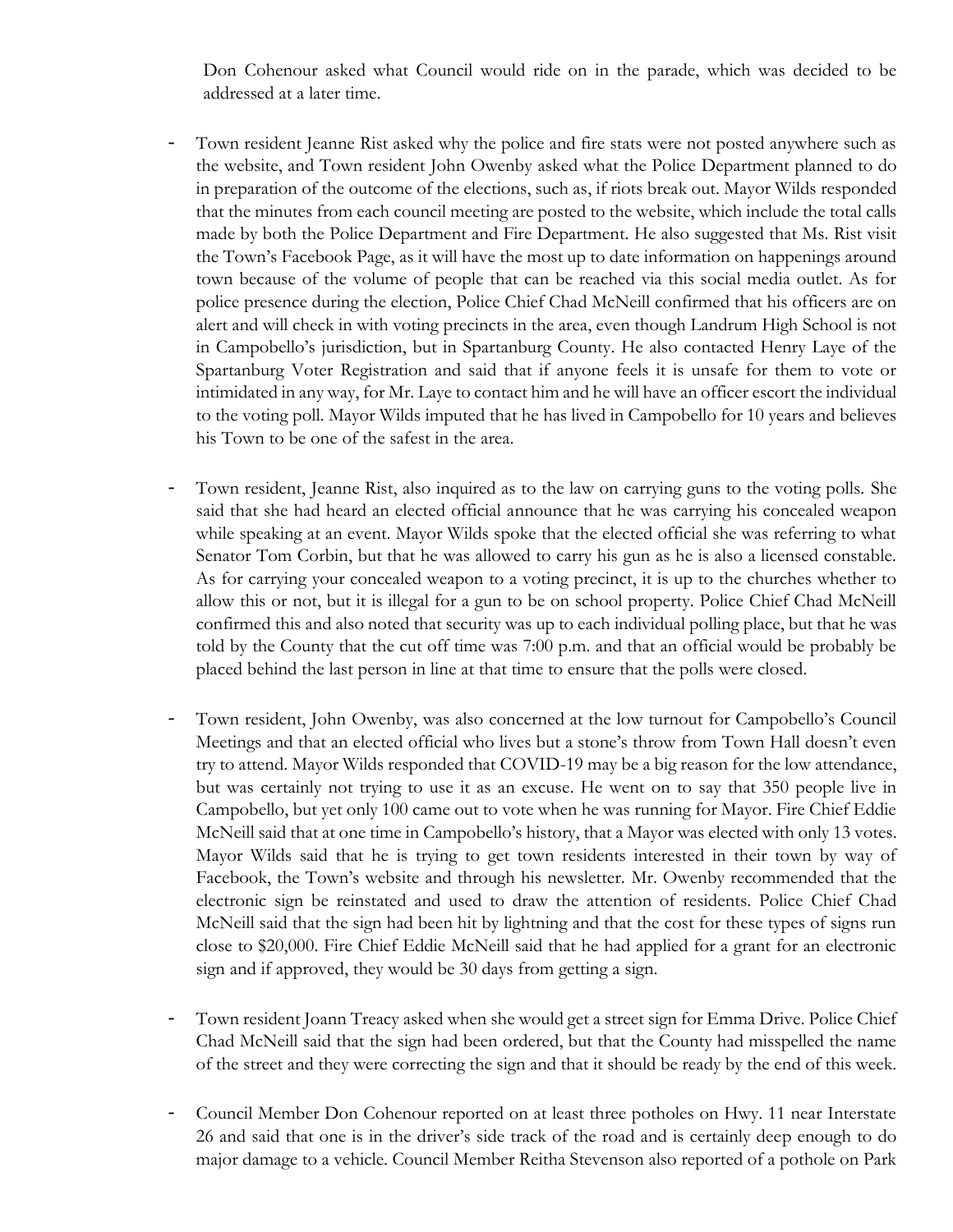Street near her neighbor's house. A formal request will be submitted by the Town Clerk for the repair of these potholes.

#### **9. Adjourned- November 2, 2020 at 7:35 p.m.**

With no further business presented, Council Member Don Cohenour made a motion to adjourn, second by Council Member Reitha Stevenson and carried unanimous.

 Let it be known, there are times it may be necessary for the Council Members to enter an executive meeting.

Town of Campobello Council Meeting minutes recorded by Town Clerk, Kim Hyder on this 2<sup>nd</sup> day of November, 2020.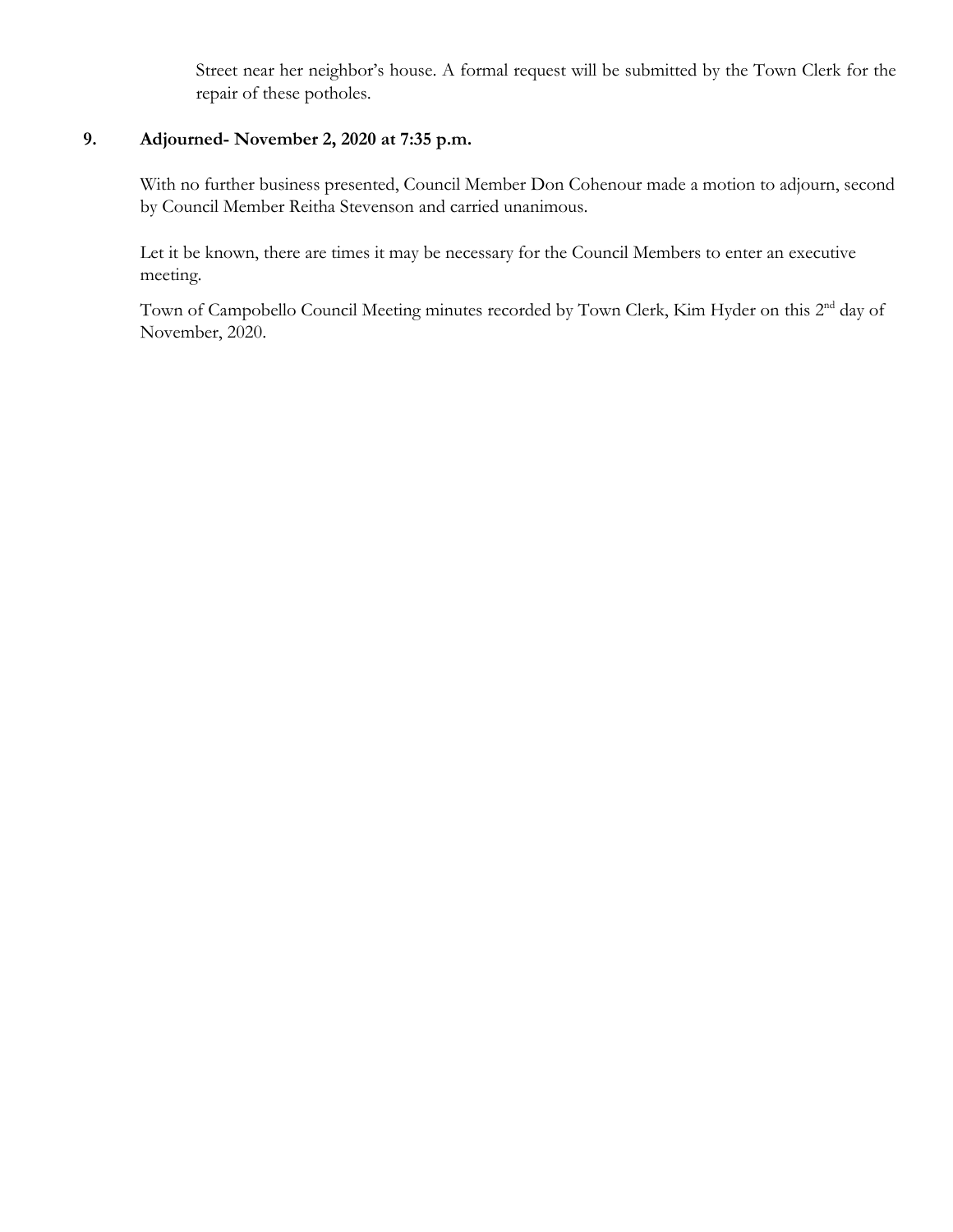# **Town Council Special Meeting - November 19, 2020 Minutes**

**1.** The meeting of the Campobello Town Council was held on November 19, 2020 at Town Hall. The meeting was called to order by Council Member Jason Shamis at 6:02 p.m. Members present were Mayor Philip Wilds, Council Members, Don Cohenour, Reitha Stevenson, Jason Shamis and Alician Sprouse.

#### **2. New Business-**

- Council Member Jason Shamis spoke on the 2018-2019 audit and the cost incurred thus far, which is \$21,758.37. He addressed concern over the fact that no detailed billing has been provided with invoices sent. He also called and left a few messages with Elliott and Painter and did not get a response until he followed up the calls with emails. There is concern of why the Auditors did not address their hourly rate in their engagement letter to the Town and that we were also billed for the production of such engagement letter. On the detailed billing they provided after we requested it, the hourly rates ranged from \$65.00/hr to \$275.00/hr. Council Member Shamis called MASC (Municipal Association of SC) to inquire as to their opinion on the matter. Our representative, Jeff Shacker, was surprised at the amount of money being charged and gave several names of other auditors to contact and get estimates. Council Member Shamis did contact another auditing firm out of Greenville and was told that a town of our size should not be paying more than \$12,000 - \$18,000 for an audit. When asked if they could simply take over the 20182019 audit, their response was they would have to start over as they do not know our current auditing firm and would not feel comfortable in relying on their work being accurate. Police Chief Chad McNeill stated that the Town of Duncan confirmed that their audits usually cost them \$15,000 each year. Council Member Shamis would like to get another firm started on the 20192020 audit and did ask Elliott and Painter to halt any further work on the Town's audit until council could meet and decide where to go from here. Mayor Wilds reviewed where the Town had been in the past with auditors and that another firm out of Spartanburg used for fiscal year ending 2016 cost the town \$60,000, followed by a local auditor out of Inman who was hired to perform the 2017- and 2018-year audits, but failed to do so. Therefore, before we end up paying \$60,000 for another audit, Mayor Wilds would like to have a meeting with the current auditors so they can explain why they are charging the fee they are and why it will cost the town \$60,000 to